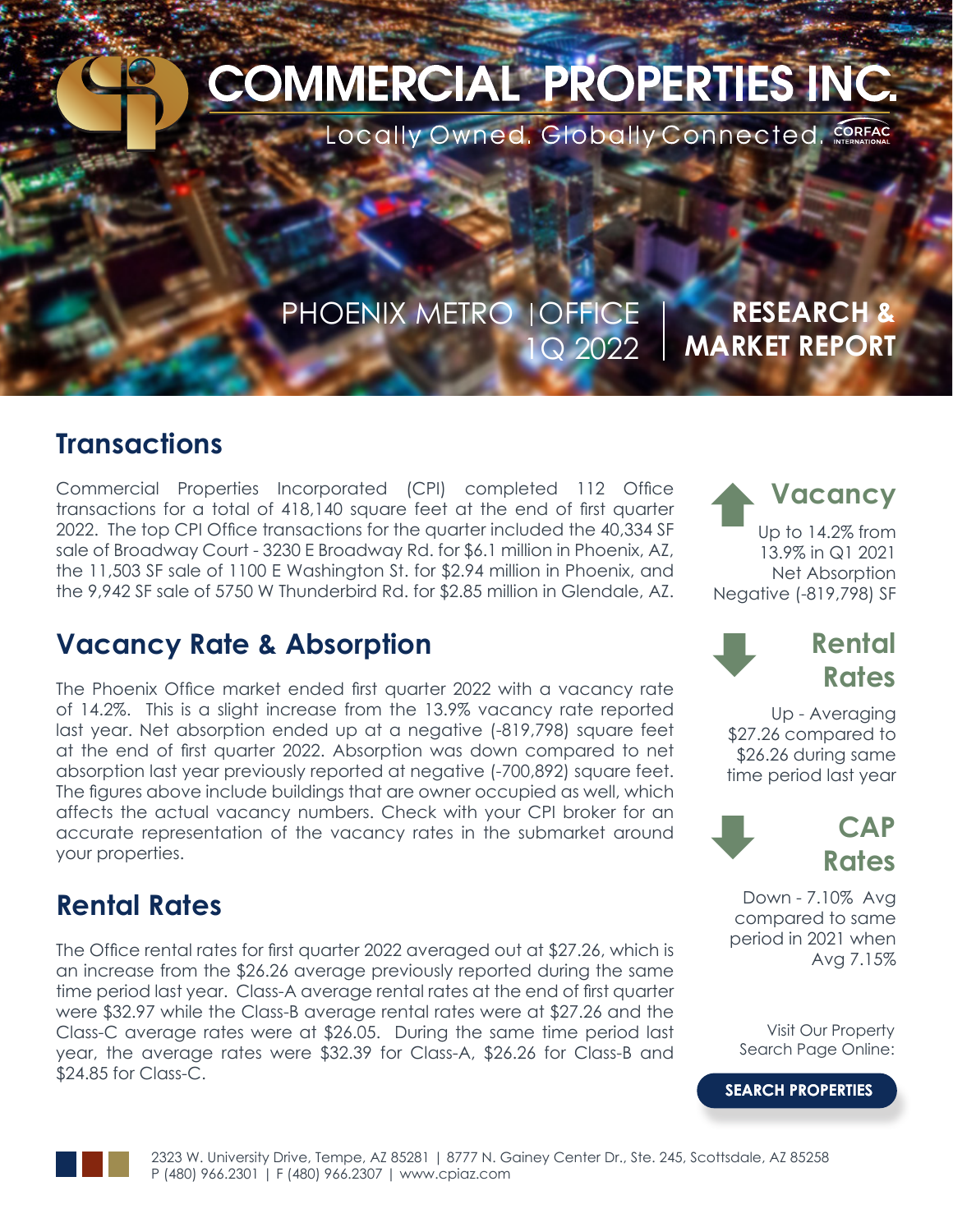# **COMMERCIAL PROPERTIES INC.**

Locally Owned. Globally Connected. CORFAC

### PHOENIX METRO | OFFICE 1Q 2022

### **RESEARCH & MARKET REPORT**

### **Construction**

2,046,459 square feet were reported as still being under construction at the end of first quarter 2022 in the Office Sector. This is up 1.3% compared to the 2,020,872 square feet under construction a year ago. Some of the biggest projects still under construction include a 245,000 SF office, apartments and retail at Scottsdale Entrada which is expected to deliver in 2022. Another project is 100 Mill Avenue in Downtown Tempe, a 287,000 SF office tower high-rise that is 60% leased with \$50/SF rental rates, the highest rental rate in the market, and is expected to deliver in Q2 2022 with office tenants like Deloitte and Amazon.

### **Inventory**

At the end of first quarter, there was a total of 193,858,280 SF of Office inventory in Phoenix. This square footage is broken out into 9,039 buildings that make up the sector. This is a 0.5% increase from the 192,911,573 SF of total Office inventory reported at the same time a year ago.

For more information, contact:

#### **Jason Price**

Director of Marketing & Research 480.214.1107 jprice@cpiaz.com



#### U.S. CAP RATE COMPARISON



Visit Our Property Search Page Online:

**[SEARCH PROPERTIES](https://cpiaz.com/property-search/)**

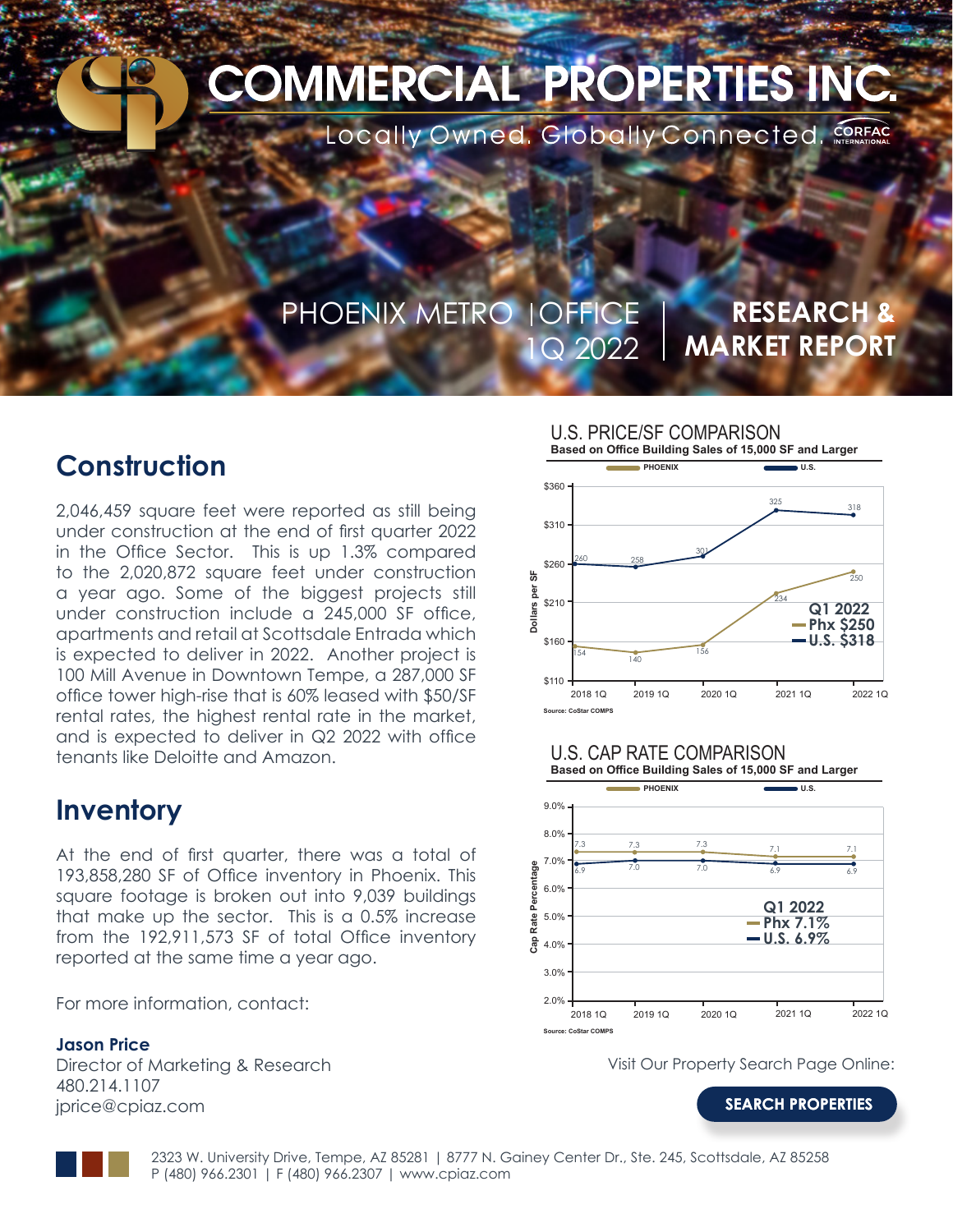# **COMMERCIAL PROPERTIES INC.**

Locally Owned. Globally Connected. CORFAC

# PHOENIX METRO | INDUSTRIAL

1Q 2022 **MARKET REPORT RESEARCH &** 

### **Transactions**

Commercial Properties Incorporated (CPI) completed 423 Industrial transactions for a total of 1,788,443 square feet at the end of first quarter 2022. The top CPI Industrial transactions for the quarter were the 54,578 SF sale of 3315 & 3335 E Broadway Rd. for \$7.11 million in Phoenix, the 24,495 SF sale of 501 E Comstock Dr. for \$4.57 million in Chandler, and the 25,000 SF sale of 6145 W Detroit St. for \$4.08 million in Chandler, Arizona.

### **Vacancy Rate & Absorption**

The first quarter vacancy rate of 4.0% represents a 34% decrease from the 6.1% vacancy rate reported during the same time last year. Net absorption ended up at a positive 7,249,308 square feet at the end of first quarter 2022. Absorption was up compared to the positive 4,777,979 square feet of net absorption reported in Q1 of 2021.

The figures above include buildings that are owner occupied as well, which affects the actual vacancy numbers. Check with your CPI broker for an accurate representation of the vacancy rates in the submarket around your properties.

### **Rental Rates**

In spite of new construction, demand continued to outpace supply of industrial space and has attributed to the sectors rental rate growth in Phoenix. The industrial rental rates for first quarter 2022 averaged out at \$10.33 annual or \$0.86 monthly, which is an increase of 14% from the \$9.05 annual or \$0.75 monthly average reported during the same time period last year. The Flex rental rate average was \$15.36 annual or \$1.28 monthly with the average Warehouse rental rates at \$9.71 annual or \$0.81 monthly at the end of Q1 2022. A year ago, the average rates were \$14.01 annual or \$1.17 monthly for Flex and \$8.42 or \$0.70 monthly for Warehouse.

**Vacancy Down to 4.0%** from 6.1% in Q1 2021 Net Absorption Positive **+7,249,308 SF**  $\ddot{\phantom{0}}$ 

# **Rental** Ç **Rates**

**Up to \$10.33 Avg** Compared to \$9.05 during same time period last year



**Down Slightly - 5.7% Avg** Compared to same time period in 2021 when Avg 5.8%

Visit Our Property Search Page Online:

**[SEARCH PROPERTIES](https://cpiaz.com/property-search/)**